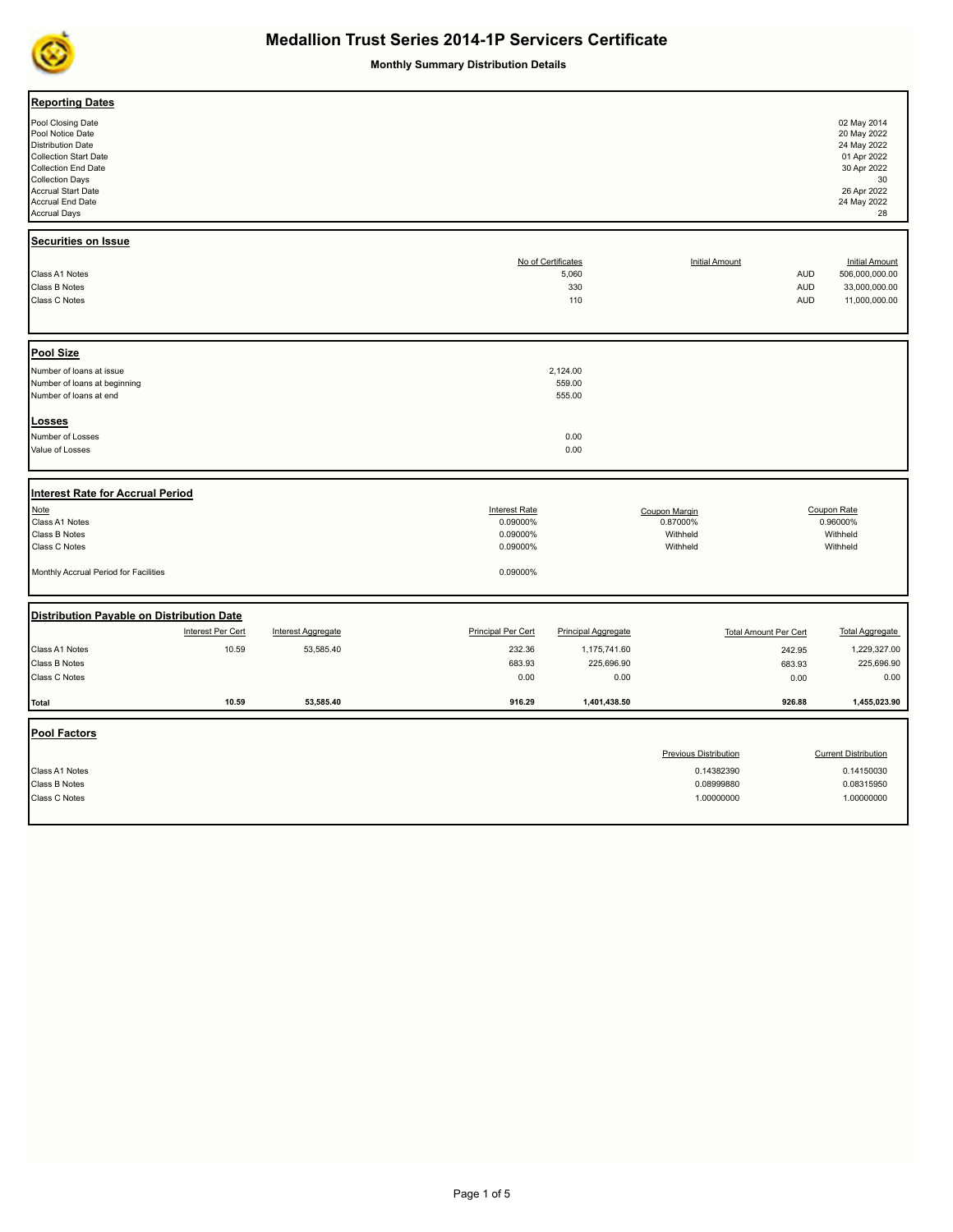

**Monthly Summary Distribution Details**

## **Monthly Cashflow Working Sheet**

|                                             | Aggregate  |  |
|---------------------------------------------|------------|--|
| FCC + Offset Total                          | 246,169.64 |  |
| Other Income                                | 0.00       |  |
| Interest On Collections                     | 116.14     |  |
|                                             |            |  |
| Available Distribution Amount               | 246,285.78 |  |
| Other Taxes                                 | 0.00       |  |
| Trustee and Manager Fees                    | 2,397.08   |  |
| Servicing Fee                               | 16,607.23  |  |
| <b>Liquidity Commitment Fee</b>             | 2,416.44   |  |
| <b>Support Facility</b>                     | 99,147.39  |  |
| <b>FCC Other Creditors</b>                  | 252.30     |  |
| Other Expense                               | 67.52      |  |
| <b>Liquidity Repayment Amount</b>           | 0.00       |  |
| A1 Coupon                                   | 53,585.40  |  |
| <b>B</b> Coupon                             | n/a        |  |
| Principal Draw Repayment Amount             | 0.00       |  |
| Principal Charge Off Reimbursement          | 0.00       |  |
| Extraordinary Reserve Draw Repayment Amount | 0.00       |  |
| C Coupon                                    | n/a        |  |
| Arranging Fee                               | 0.00       |  |
| Required Distribution Amount                | 220,821.57 |  |
| Income shortfall                            |            |  |
| <b>Liquidity Facility Draw</b>              | 0.00       |  |
| <b>Principal Draw</b>                       | 0.00       |  |
| Extraordinary Expense Draw                  | 0.00       |  |
|                                             | 0.00       |  |
| Income Carryover Amount                     | 0.00       |  |
| Principal Chargeoff Unreimbursement         |            |  |

Principal Chargeoff 0.00 Total Principal Chargeoff Reimbursement Due 0.00

| <b>Payment Allocation Cascade</b>              |                   |                         |                    |
|------------------------------------------------|-------------------|-------------------------|--------------------|
|                                                | <b>Due Amount</b> | <b>Available Amount</b> | <b>Paid Amount</b> |
| Available Distribution Amount                  |                   |                         | 246,285.78         |
| <b>Principal Draw</b>                          |                   |                         | 0.00               |
| <b>Liquidity Draw</b>                          |                   |                         | 0.00               |
| Extraordinary Expense Draw                     |                   |                         | 0.00               |
| Available Funds                                |                   |                         | 246,285.78         |
| Other Taxes                                    | 0.00              | 246,285.78              | 0.00               |
| Trustee and Manager Fees                       | 2,397.08          | 246,285.78              | 2,397.08           |
| Servicing Fee                                  | 16,607.23         | 243,888.70              | 16,607.23          |
| <b>Liquidity Commitment Fee</b>                | 2,416.44          | 227,281.47              | 2,416.44           |
| <b>Support Facility</b>                        | 99,147.39         | 224,865.03              | 99,147.39          |
| <b>FCC Other Creditors</b>                     | 252.30            | 125,717.64              | 252.30             |
| Other Expense                                  | 67.52             | 125,465.34              | 67.52              |
| <b>Liquidity Repayment Amount</b>              | 0.00              | 125,397.82              | 0.00               |
| A1 Coupon                                      | 53,585.40         | 125,397.82              | 53,585.40          |
| <b>B</b> Coupon                                | n/a               | 71,812.42               | n/a                |
| Principal Draw Repayment Amount                | 0.00              | 66,482.92               | 0.00               |
| Principal Charge Off Reimbursement             | 0.00              | 66,482.92               | 0.00               |
| Extraordinary Reserve Draw Repayment Amount    | 0.00              | 66,482.92               | 0.00               |
| C Coupon                                       | n/a               | 66,482.92               | n/a                |
| Arranging Fee                                  | 0.00              | 25,464.21               | 0.00               |
| Total Income Carryover Amount                  |                   | 0.00                    |                    |
| <b>Total Principal Chargeoff Reimbursement</b> |                   |                         | 0.00               |
| <b>Excess Distribution</b>                     |                   |                         | 25,464.21          |
| Unpaid Facility Int Chg                        |                   |                         |                    |
| - Liquidity                                    |                   |                         | 0.00               |
| - Extraordinary Expense                        |                   |                         | 0.00               |
| <b>Unpaid Security Interest Amount</b>         |                   |                         |                    |

- Class A1 Notes 0.00

- Class B Notes
- Class C Notes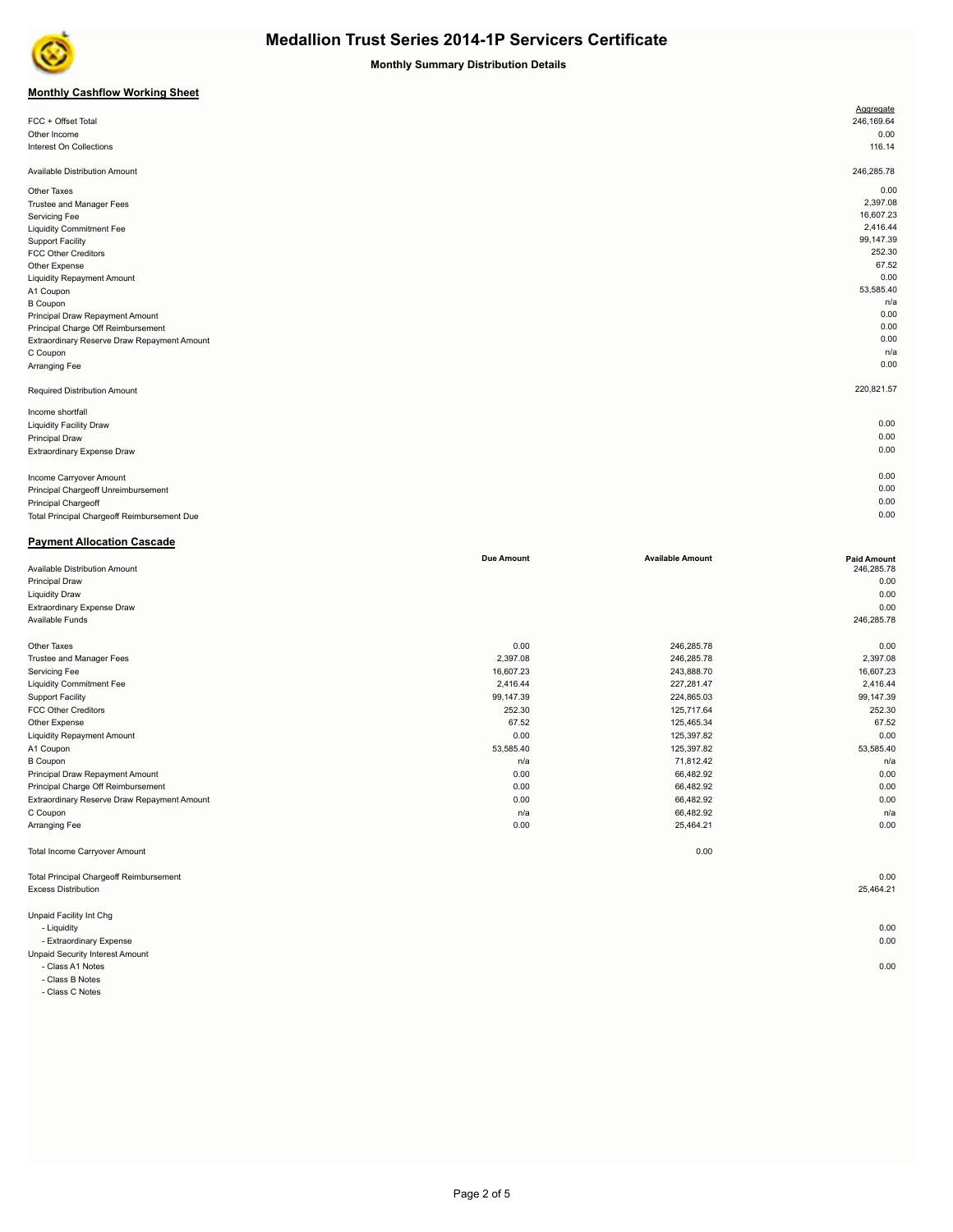

## **Monthly Summary Distribution Details**

## **Facilities Outstanding**

| . acmacs outstanding                         |              |
|----------------------------------------------|--------------|
| Liquidity Commitment Facility Limit          | 3,500,000.00 |
| Beginning Liquidity Commitment Facility      | 3,500,000.00 |
| Previous Liquidity Facility Draw             | 0.00         |
| Repayment of Liquidity Facility              | 0.00         |
| <b>Liquidity Facility Draw</b>               | 0.00         |
| <b>Ending Liquidity Commitment Facility</b>  | 3,500,000.00 |
| <b>Beginning Principal Draw</b>              | 0.00         |
| Previous Principal Draw                      | 0.00         |
| Repayment of Principal Draw                  | 0.00         |
| <b>Principal Draw</b>                        | 0.00         |
| <b>Ending Principal Draw</b>                 | 0.00         |
| ExtraOrdinary Expense Facility Limit         | 150,000.00   |
| Beginning ExtraOrdinary Expense Facility     | 150,000.00   |
| Previous ExtraOrdinary Expense Draw          | 0.00         |
| Repayment of ExtraOrdinary Expense Facility  | 0.00         |
| ExtraOrdinary Expense Draw                   | 0.00         |
| <b>Ending ExtraOrdinary Expense Facility</b> | 150,000.00   |
|                                              |              |

## **Coupon and Principal Distribution Workshee**

|                                                       | Per Certificate | Aggregate |
|-------------------------------------------------------|-----------------|-----------|
| <b>Class A1 Notes</b>                                 |                 |           |
| Unpaid Security Coupon (after last distribution date) | 0.00            | 0.00      |
| Interest on Unpaid Security Coupon                    | 0.00            | 0.00      |
| Security Coupon                                       | 10.59           | 53,585.40 |
| <b>Total Coupon</b>                                   | 10.59           | 53,585.40 |
|                                                       |                 |           |
| Unpaid Security Coupon (after last distribution date) |                 |           |
| Interest on Unpaid Security Coupon                    |                 | 0.00      |
| Security Coupon                                       |                 | 53,585.40 |
| Coupon Payable                                        | 10.59           | 53,585.40 |
| <b>Unpaid Security Coupon</b>                         |                 | 0.00      |
|                                                       |                 |           |

### **Class B Notes**

| Unpaid Security Coupon (after last distribution date) |  |
|-------------------------------------------------------|--|
| Interest on Unpaid Security Coupon                    |  |
| <b>Security Coupon</b>                                |  |
| <b>Total Coupon</b>                                   |  |
|                                                       |  |

#### Unpaid Security Coupon (after last distribution date) Interest on Unpaid Security Coupon

Security Coupon Coupon Payable Unpaid Security Coupon

**Class C Notes**<br>Unpaid Security Coupon (after last distribution date) Interest on Unpaid Security Coupon Security Coupon Total Coupon

Unpaid Security Coupon (after last distribution date) Interest on Unpaid Security Coupon Security Coupon Coupon Payable Unpaid Security Coupon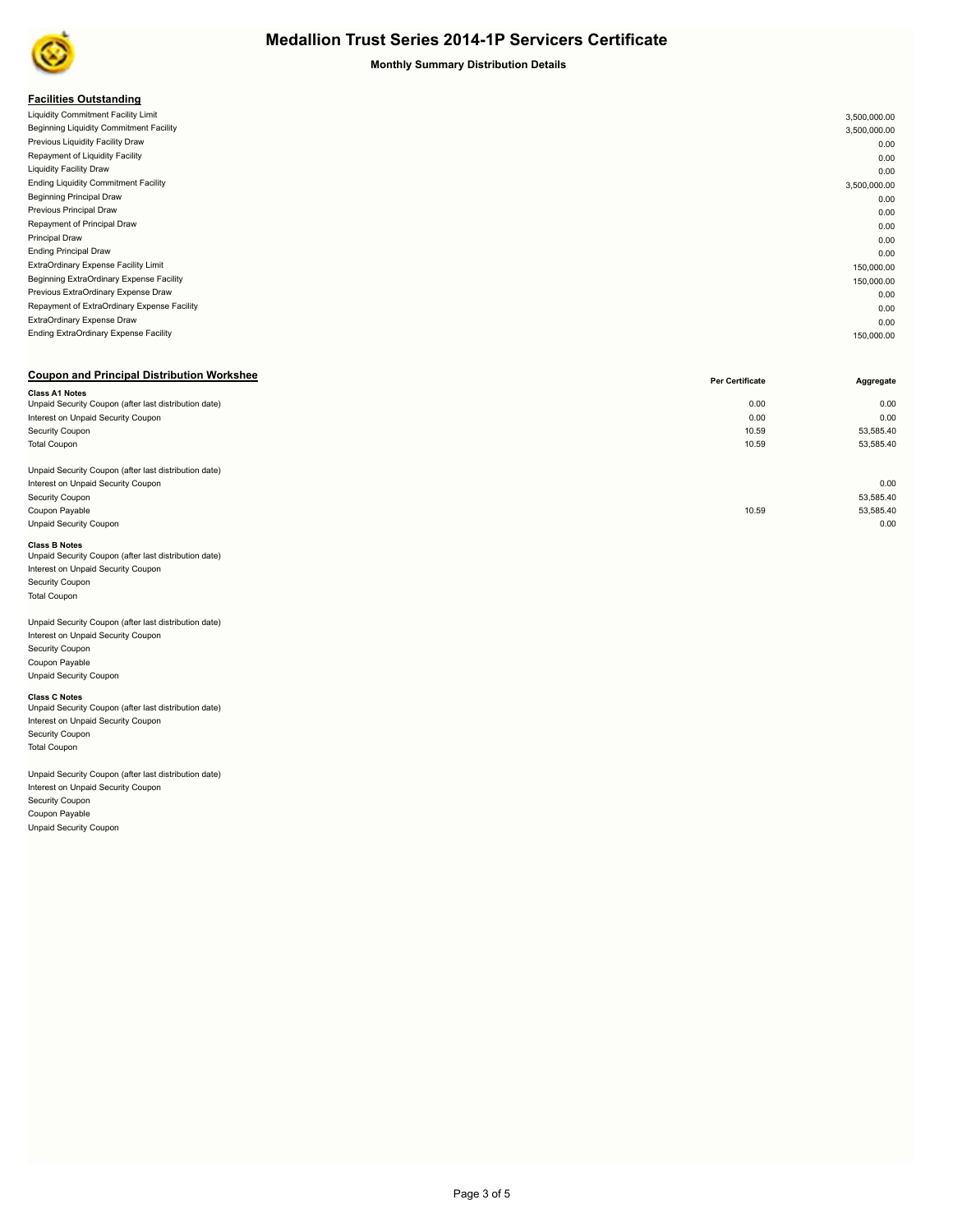

## **Monthly Summary Distribution Details**

| <b>Principal Amount</b> |
|-------------------------|
|-------------------------|

| <b>Principal Collection</b>                                           | 2,058,218.88  |
|-----------------------------------------------------------------------|---------------|
| plus Repurchases                                                      | 0.00          |
| less Total Customer Redraw                                            | $-656,766.84$ |
| plus Redraw Bond Issue This Month                                     | 0.00          |
| Aggregate Principal Damages from Seller & Servicer                    | 0.00          |
| Principal Chargeoff Reimbursement                                     |               |
| - Class A1 Notes                                                      | 0.00          |
| - Class B Notes                                                       | 0.00          |
| - Class C Notes                                                       | 0.00          |
| <b>Principal Rounding</b>                                             | 5.82          |
|                                                                       |               |
| <b>Scheduled Principal Amount</b>                                     | 250,855.04    |
| Unscheduled Principal Amount - Principal Prepayment                   | 791.661.24    |
| Unscheduled Principal Amount - Full Prepayment                        | 1,015,702.60  |
| Unscheduled Principal Amount - less Redraws + Chargeoff Reimbursement | 1,150,597.00  |
|                                                                       |               |
| Total Available Principal Amount for Redraw Bonds                     | 1,401,457.86  |
|                                                                       |               |
| Principal Rounding b/f                                                | 5.82          |
| <b>Total Unscheduled Principal Amount</b>                             | 1,150,597.00  |
| <b>Total Scheduled Principal Amount</b>                               | 250,855.04    |
| Previous Principal Carryover Amount                                   | 0.00          |
| Total Available Principal Amount for Notes                            | 1,401,457.86  |
| Net Principal Draw                                                    | 0.00          |
| Net Total Available Principal Amount for Notes                        | 1,401,457.86  |
|                                                                       |               |

| <b>Principal Allocation</b>              | <b>Certificate Amount</b> | Aggregate        |
|------------------------------------------|---------------------------|------------------|
| Class A Percentage via Stepdown          |                           | 0.00             |
| Class A1 Principal Payment               | 232.36                    | 1,175,741.60     |
| Class B Principal Payment                | 683.93                    | 225,696.90       |
| Class C Principal Payment                | 0.00                      | 0.00             |
| Principal rounding c/f                   |                           | 19.36            |
| Outstanding Principal - beginning period |                           | 86,594,847.98    |
| less Principal Repayment                 |                           | $-2,058,218.88$  |
| plus Total Customer Redraw               |                           | 656,766.84       |
| less Principal Losses                    |                           | 0.00             |
| <b>Plus Substitutions</b>                |                           | 0.00             |
| Outstanding Principal - Closing period   |                           | 85, 193, 395. 94 |
| <b>Principal Losses</b>                  |                           |                  |

| <b>Principal Losses</b>                                      | 0.00 |
|--------------------------------------------------------------|------|
| Principal Draw Amount - Pool Mortgage Insurance Policy       | 0.00 |
| Principal Draw Amount - Individual Mortgage Insurance Policy | 0.00 |
| Net Principal Losses                                         | 0.00 |
| Principal Chargeoff                                          | 0.00 |
| - Class A1 Notes                                             | 0.00 |
| - Class B Notes                                              | 0.00 |
| - Class C Notes                                              | 0.00 |
|                                                              |      |
| <b>Class A1 Notes</b>                                        |      |
| Beginning Unreimbursed Principal Chargeoffs                  | 0.00 |
| Principal Chargeoff                                          | 0.00 |
| Principal Chargeoff Reimbursement                            | 0.00 |
| Ending Unreimbursed Principal Chargeoffs                     | 0.00 |
|                                                              |      |
| <b>Class B Notes</b>                                         |      |
| Beginning Unreimbursed Principal Chargeoffs                  | 0.00 |
| Principal Chargeoff                                          | 0.00 |
| Principal Chargeoff Reimbursement                            | 0.00 |
| Ending Unreimbursed Principal Chargeoffs                     | 0.00 |
|                                                              |      |
| <b>Class C Notes</b>                                         |      |
| Beginning Unreimbursed Principal Chargeoffs                  | 0.00 |
| <b>Principal Chargeoff</b>                                   | 0.00 |
| Principal Chargeoff Reimbursement                            | 0.00 |

Ending Unreimbursed Principal Chargeoffs 0.00